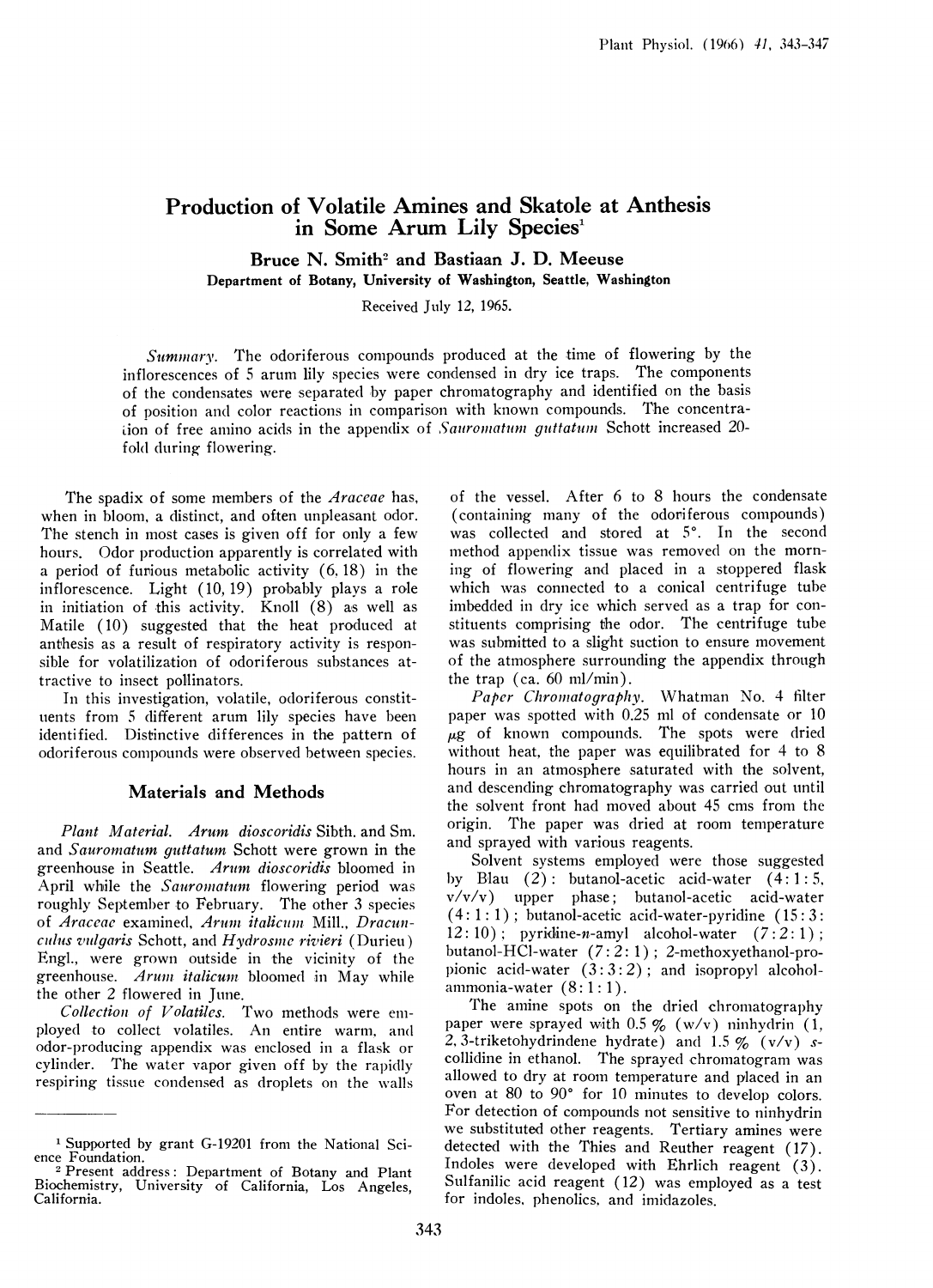Some 50 compounds were obtained from various commercial sources and compared with components of aroid condensates. Identifications were made on the basis of color comparisons and  $R_F$  in 5 solvent systems. Co-chromatography and 2-dimensional chromatography were also employed.

Free Amino Acids. Free amino acids were extracted according to Baptist (1). Sauromatum appendix tissue was ground with water in a mortar and centrifuged for 10 minutes at 18,000  $\times$  g. The supernatant fraction (200 ml) was brought to a boil and 5 drops of 10  $\%$  (v/v) acetic acid was added to precipitate the protein which was removed by centrifugation. The supernatant fluid was passed through a cation exchange column (acid form). The amino acids were eluted from the column with x  $NH<sub>4</sub>OH$ , neutralized with HCl, and dried at 40 $^{\circ}$  in a flash evaporator. The residue was dissolved in 2.5 ml of 0.2 M phosphate buffer (pH 2.3) and 2.5 ml of HCl  $(0.12 \text{ N})$  for each 3 g fresh weight of appendix tissue. Samples were analyzed in the Spinco amino acid analyzer (13).

### **Results**

Volatiles from 4 different species of Araceae are compared in table I. Information is summarized from 75 chromatograms developed under similar conditions. The condensate obtained in 4 hours from an appendix weighing 30 g had a total volume of about 2 ml. This was mostly water. Concentrations  $(\mu l/ml$  of condensate) for compounds from the condensates were estimated from known concentrations of commercially obtained amines giving spots of similar size and color. A given  $R_F$  in table I may, in

some instances, represent a different compound, e.g. an  $R_F$  of 0.20 for Hydrosme probably represents histamine rather than cadaverine, a conclusion based on color and movement in other solvent systems. However, parallel  $R_{\rm F}$ s in general indicate the same compound. An unidentified amine  $(R_F \text{ of ca. } 0.55)$ not present in Sauromatum condensates is present in both Arum italicum and Hydrosme rivieri.

We were reasonably certain that the volatiles were produced by the plant tissue and not by bacterial action as no amine could be detected from aroid appendix on either the day preceding or the day following spathe opening and odor production.

A summary of information obtained from condensates for 5 species of *Araceae* is presented in table II. No identification of odoriferous compounds from Arum dioscoridis or Dracunculus vulgaris has appeared in the literature. T. A. Smith (personal communication) has detected putrescine and agmatine in another species, Arum maculatum. Dracunculus vul*garis* had a strong orange-pink spot with the Thies-Reuther reagent (17) which corresponded to trimethylamine. A faint trimethylamine spot was also detected in Sauromatum guitatum condensate. Skatole co-chromatographed with a component from condensates of Arum italicum, Hydrosme rivieri, and Arum dioscoridis;  $R_F$  of 0.96 when chromatographed on Whatman No. 1 paper in butanol-acetic acid-water  $(4:1:1)$ . The blue color characteristic of skatole with Ehrlich reagent in each case quickly appeared and then faded rapidly. The skatole concentration of Arum dioscoridis was several-fold that of either A. italicum or Hydrosme. An unidentified compound  $(R_F$  of 0.58), yellow with Ehrlich reagent, was observed in the above system with all aroids tested. An

|                      |                             |                | approx.            | $R_{\nu}^*$ of condensate constituents from |                         |                     |                        |
|----------------------|-----------------------------|----------------|--------------------|---------------------------------------------|-------------------------|---------------------|------------------------|
| Compound             | Known amines<br>$R_{\nu}^*$ | $Color**$      | conc<br>$\mu$ l/ml | Arum.<br>italicum                           | Dracunculus<br>vulgaris | Hydrosme<br>rivieri | Sauromatum<br>guttatum |
| <b>Isoamylamine</b>  | 0.83                        | P              |                    | $\sim$ $\sim$ $\sim$                        | 0.84                    | 0.80                | 0.83                   |
| <b>Isobutylamine</b> | 0.77                        | $\mathbf{P}$   |                    | 0.77                                        | $\cdots$                | 0.74                | 0.77                   |
| Diethylamine         | 0.69                        | $Br-G-P$       | 10                 | 0.72                                        | $\cdots$                | $\cdots$            | 0.69                   |
| Ethylamine           | 0.57                        | P              | C.                 | 0.60                                        | 0.58                    | 0.62                | 0.58                   |
|                      |                             | $(\mathbf{P})$ | (1)                | 0.53                                        | $\ldots$                | 0.55                | $\sim$                 |
| Dimethylamine        | 0.50                        | R              | 10                 | 0.48                                        | 0.49                    | $\cdots$            | 0.50                   |
| Methylamine          | 0.44                        | $Br-P$         | C.                 | 0.44                                        | 0.44                    | 0.46                | 0.45                   |
| 2-Aminoethanol       | 0.41                        | Р              |                    | $\cdots$                                    | $\cdots$                | 0.40                | 0.41                   |
| 1,2-Propanediamine   | 0.37                        | $Br-P$         |                    | 0.38                                        | $\cdots$                | $\cdots$            | 0.38                   |
| 1,6-Hexanediamine    | 0.34                        | Р              |                    | 0.36                                        | $\cdots$                | $\cdots$            | 0.34                   |
| Ammonia (acetate)    | 0.31                        | $Br-P$         | $15 \,$            | 0.31                                        | 0.29                    | 0.30                | 0.31                   |
| Agmatine             | 0.28                        | Р              | 10                 | 0.25                                        | $\sim$ $\sim$ $\sim$    | 0.24                | 0.26                   |
| Cadaverine           | 0.20                        | P              |                    | 0.20                                        | $\cdots$                |                     | 0.21                   |
| Histamine            | 0.20                        | Br             |                    |                                             |                         | 0.20                |                        |
| Putrescine           | 0.17                        | P              |                    | 0.15                                        | $\cdots$                | $\cdots$            | 0.17                   |
|                      |                             | $(G-P)$        | (1)                | $\cdots$                                    | .                       | 0.13                | 0.13                   |
|                      |                             | $(G-P)$        | (1)                | 0.09                                        | .                       | .                   | 0.08                   |

Table I. Volatile Amines from 4 Aroids

 $R_F = \pm 0.01$ . Known amines and a sample of 0.25 ml of condensate from each species were chromatographed descending on Whatman No. 4 paper in butanol-acetic acid-water (4:1:5), upper phase, at room temperature. Colors: B = blue, Br = brown, G = gray, P = purple, R = red. Chromogenic reagent = ninhydrin. Colors listed are the same for both known and unknown substance.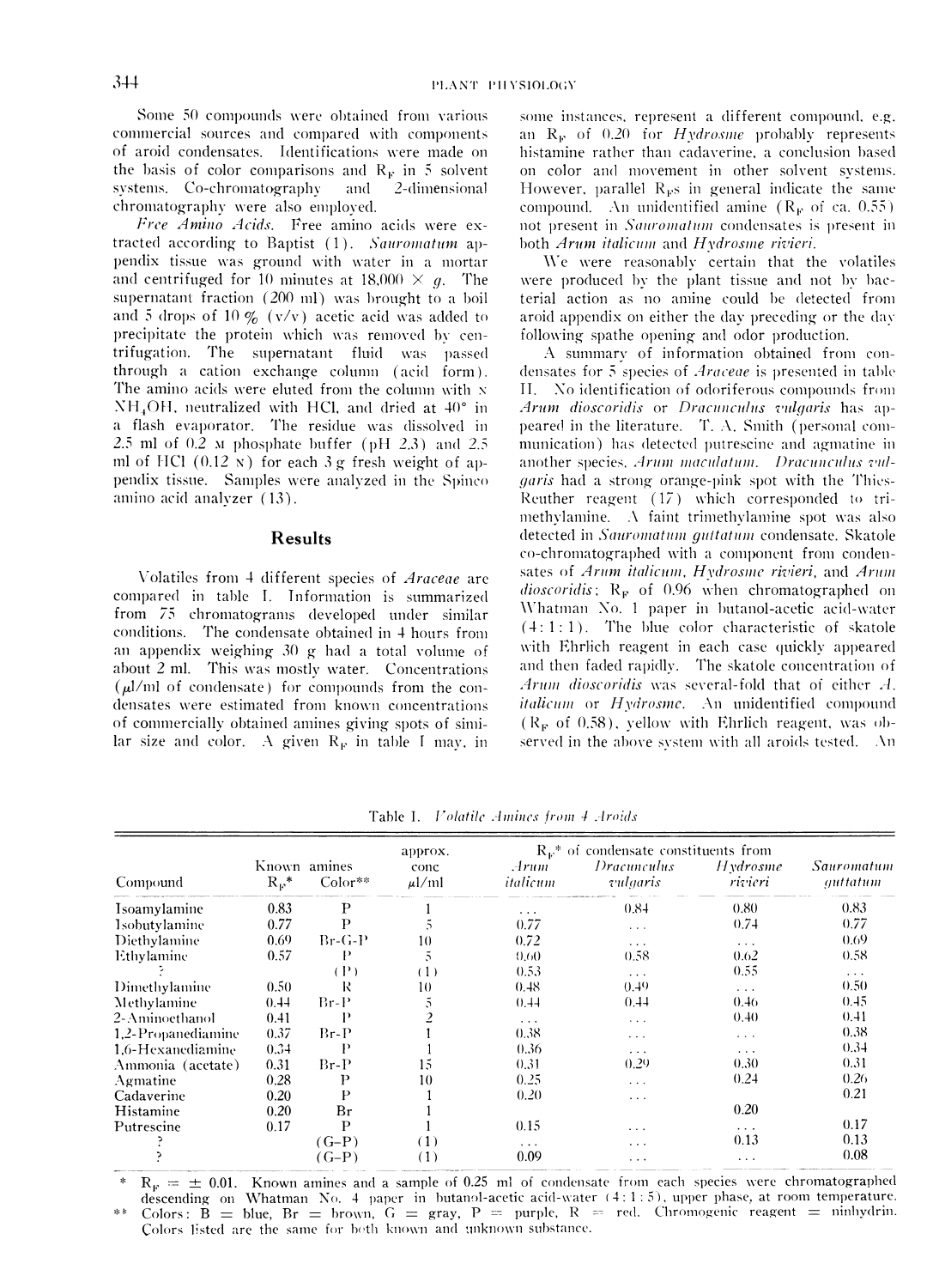unidentified bright orange spot with sulfanilic acid reagent was detected in condensates from Hydrosme rivieri and Arum italicum. The spot did not react with ninhydrin, Ehrlich reagent, or Thies-Reuther reagent.

Preliminary work with gas chromatography has

5

 $\frac{5}{1}$ 

 $\frac{5}{2}$ 

5

5

 $\mathbf{1}$ 

5

3

3

confirmed the presence of putrescine and isobutylamine in Sauromatum condensates. Ethanol has been shown by gas chromatography to be produced by poorly aerated appendices of Arum italicum, Dracunculus vulgaris, and Sauromatum guttatum.

Amines, theoretically, could be produced from

 $(7)$ 

 $(7)$ 

 $\mathfrak{Z}$ 

 $\mathbf{1}$ 

 $\mathbf{1}$ 

 $\ddot{}$ 

 $\begin{array}{c} + \\ 2 \\ 1 \end{array}$ 

 $\mathbf{1}$ 

 $(14)$ 

| Known compound | Solvents* | Arum<br>$dioscoridis**$ | Arum<br>italicum | Dracunculus<br>vulgaris | Hydrosme<br>rivieri | Sauromatum<br>guttatum |
|----------------|-----------|-------------------------|------------------|-------------------------|---------------------|------------------------|
| Agmatine       |           |                         |                  |                         |                     |                        |
| 2-Aminoethanol |           |                         |                  |                         |                     |                        |
| Ammonia        |           |                         | + (7)            |                         | $+ (7)$             |                        |
| Cadaverine     |           |                         |                  |                         |                     |                        |
| Diethylamine   |           |                         |                  |                         |                     |                        |

 $+$ 

 $^{+}$ 

 $+$ <br> $+$ 

 $^{+}$ 

 $\mathfrak{z}$ 

 $\mathbf{1}$ 

 $\mathbf{1}$ 

 $(15)$ 

 $(7)$ 

 $(16)$ 

 $\ddot{}$ 

 $\mathbf{1}$ 

Table II. Compounds Identified by Paper Chromatography in Condensates from 5 Aroids

 $\ddot{}$ Number of different solvent systems in which condensates and known compounds were compared.

 $\hat{r}$  ,  $\hat{p}$ Symbols used:  $+$  = present;  $?$  = probably present; () = reported in the literature for the species.

 $\ddot{\phantom{0}}$ 

ţ.

 $+$ 

 $\ddot{}$ 

 $\overline{A}$ ,  $\overline{B}$ , and  $\overline{C}$  = unidentified spots.  $\pm 0.4$ 

Dimethylamine

Isoamylamine

Isobutylamine

Methylamine

Trimethylamine

 $B =$ : Ehrlich-pos.

 $C =$  sulfanilic-pos.

Putrescine

Skatole

1,6-Hexanediamine Histamine

1,2-Propanediamine

 $A***$  = ninhydrin-pos.

Ethylamine

|                             |          | $\mu$ moles/g dry wt<br>Appendix | $\%$ of total<br>amino acids |                      |      |                  |
|-----------------------------|----------|----------------------------------|------------------------------|----------------------|------|------------------|
| Amino acid                  | $0 - 1*$ | 0                                | $0 +$                        | $0 - 1*$             | 0    | 0<br>$+1$        |
| Alanine                     | 2.94     | 13.40                            | 21.70                        | 24.8                 | 22.8 | 9.6              |
| $\beta$ -Alanine            | 0.36     | 5.16                             | 8.68                         | 3.0                  | 8.8  | 3.8 <sup>0</sup> |
| $\alpha$ -Aminoadipic acid  | $\cdots$ | $\cdots$                         | tr.                          |                      |      |                  |
| $\alpha$ -Aminobutyric acid | $\cdots$ | $\cdots$                         | tr.                          |                      |      |                  |
| $\gamma$ -Aminobutyric acid | 0.40     | 2.31                             | 5.86                         | 3.4                  | 3.9  | 2.6              |
| Aspartic acid               | 0.04     | 0.16                             | 3.78                         | 0.3                  | 0.3  | 1.7              |
| Glutamic acid               | 3.87     | 11.22                            | 41.92                        | 32.6                 | 19.1 | 17.8             |
| Glutamine ·                 | 0.85     | 7.95                             | 79.07                        | 7.1                  | 13.5 | 34.8             |
| Glycine                     | 0.37     | 2.02                             | 2.17                         | 3.1                  | 3.4  | 1.0              |
| Histidine                   | $\cdots$ | 0.10                             | 3.69                         | $\sim$ $\sim$ $\sim$ | 0.2  | 1.6              |
| Isoleucine                  | 0.27     | 0.87                             | 5.77                         | 2.2                  | 1.5  | 2.5              |
| Leucine                     | 0.27     | 1.92                             | 7.64                         | 2.2                  | 3.3  | 3.4              |
| Lysine                      | 0.40     | 0.10                             | 3.91                         | 3.4                  | 0.2  | 1.7              |
| Methionine                  | 0.13     | 0.48                             | 2.99                         | 1.1                  | 0.8  | 1.3              |
| Ornithine                   | $\cdots$ | tr.                              | tr.                          |                      |      |                  |
| Phenylalanine               | 0.13     | 1.35                             | 5.73                         | 1.1                  | 2.3  | 2.5              |
| Proline                     | tr.      | tr.                              | 4.34                         | tr.                  | tr.  | 1.9              |
| Serine                      | 1.52     | 6.12                             | 10.55                        | 12.8                 | 10.4 | 4.7              |
| Threonine                   | 0.20     | 1.51                             | 5.47                         | 1.7                  | 2.6  | 2.4              |
| Tyrosine                    | 0.13     | 0.93                             | 0.87                         | 1.1                  | 1.6  | 0.4              |
| Valine                      | tr.      | 3.30                             | 14.41                        | tr.                  | 5.6  | 6.4              |
| Totals                      | 11.86    | 56.88                            | 228.52                       | 100                  | 100  | 100              |

Table III. Free Amino Acids from Sauromatum Appendix

 $0 =$  day of spathe opening, heat and odor production, female flower anthesis, etc.  $0 - 1$  and  $0 + 1$  represent the day  $\ast$ before and the day after these events, respectively.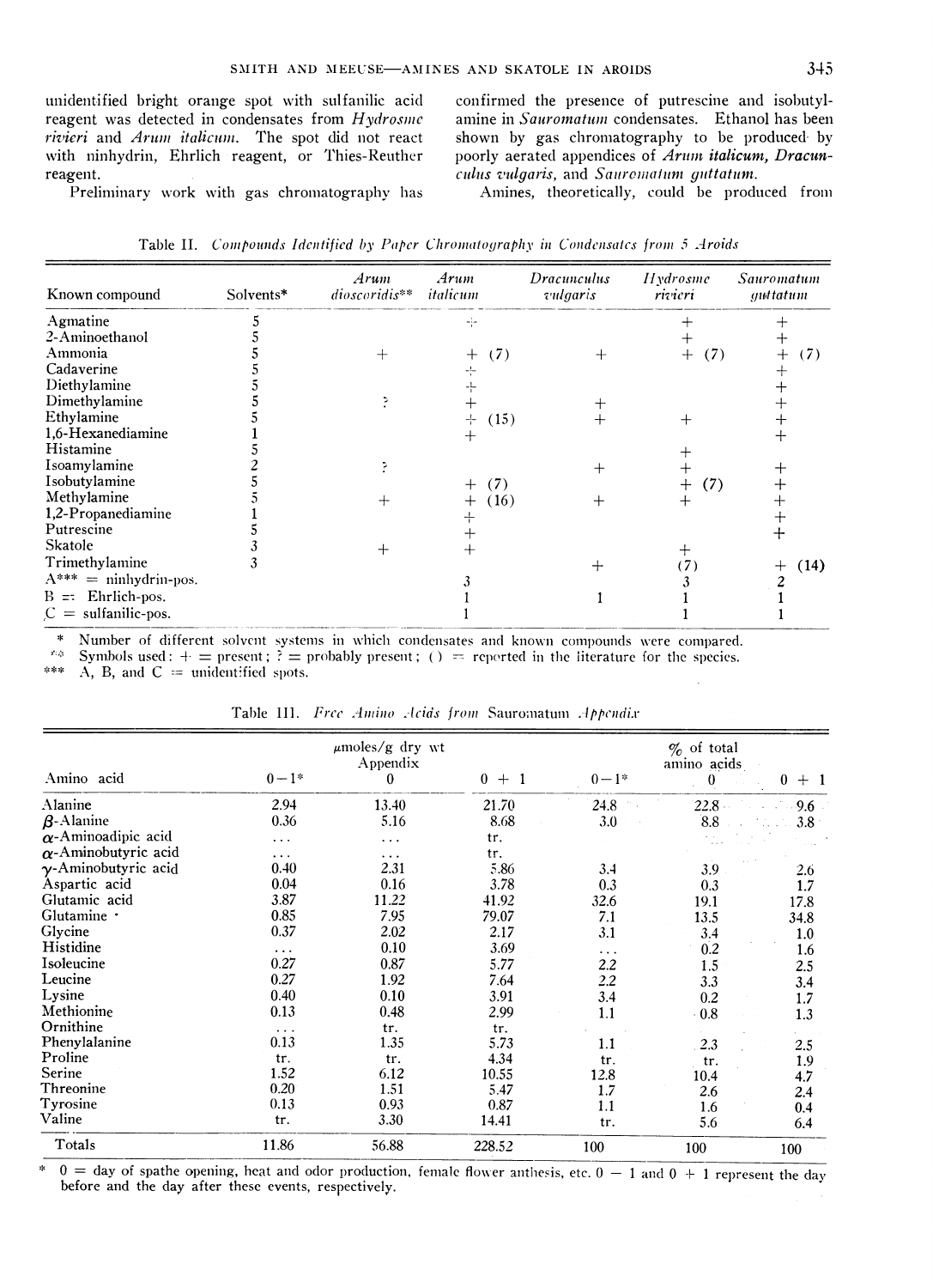amino acids  $(7)$ . Therefore we foilowed changes in free amino acid content of Sauromatum appendix during the flowering process. The total  $\mu$ moles of amino acids per g dry weight of Sauromatum appendix increased 20-fold from the day preceding anthesis to the day after flowering (table IV). The burst of amino acid increase is as striking as the sudden appearance of the odor. Glutamine increased nearly 100-fold in amount during this same period. After anthesis over one-third of all the amino acids was glutamine. Of the 21 free amino acids detected, alanine,  $\beta$ -alanine, glutamine, glutamic acid. serine, and valine accounted for 77 to 80  $\%$  of the total at each flowering stage. Growth of the inflorescence had ceased when the changes in amino acids described took place.

## **Discussion**

2-Aminoethanol, cadaverine, diethylamine, dimethylamine, 1,6-hexanediamine, histamine, isoamvlamine, 1,2-propanediamine, and skatole (see table II) have not previously been reported from the family Araceae. Three of these compounds, diethylamine, 1,6-hexanediamine, and 1,2-propanediamine, have not, to our knowledge, been reported from any higher plant  $(5, 9, 20)$ . Diamines (e.g. cadaverine, putrescine, hexanediamine, and 1,2-propanediamine), although very common in animals, have apparently never before been reported in association with flowers. Ammonia  $(7)$ , histamine  $(21)$ , trimethylamine, and methylamine (16) are apparently of widespread occurrence through the plant kingdom. The distinctive smell of a particular arum lily would seem to depend on concenitration and occurrence of several amines rather than the presence of one particular or unusual compound.

During the Sauromatum flowering period, after the inflorescence had ceased growth, the level of free amino acids in the appendix increased tremendously. Gadal and Brunel-Capelle (4) have recently published an analysis of the amino acids from postanthesis appendix tissue of  $A$ rum italicum Mill, which essentially agrees with our results. M. E. Davies (personal communication) has evidence from  $A$  rum  $maculation$  L. that valine is, or could be, made in the spadix itself during the flowering process. In addition, an active transaminase system in Sauromatum appendix was demnonstrated by Hess (6). The change in free amino acid composition was not a reflection of the total protein amino acid spectrum, thus the free amino acid content is probably not the result of a general protein breakdown. However, selective hydrolysis of certain proteins cannot be ruled out.

Klein and Steiner  $(7)$  suggested that the volatile amines produced at anthesis in many aroids could be formed by a simple decarboxylation of the corresponding amino acid. In support of this idea Simon  $(11)$  did demonstrate valine decarboxylation to isobutylamine by extracts of Arum maculatum spadix. From our experiments it would appear that a large supply of amino acids is available for possible conversion to amines and skatole. However, some preliminary experiments (although not recorded in this article) which we did on amino acid decarboxylation were essentially negative. Thus, it would appear that apart from Simon's work  $(11)$ , which accounts only for isobutvlamine, the mechanism for the origin of amines in aroid appendices is still a mystery.

#### Acknowledgments

The authors thank Professor Kenneth Walsh and Mr. Peter Schneider of the Biochemistry Department for generous advice and assistance in making the amino acid analyses.

#### Literature Cited

- 1. BAPTIST, N. G. 1963. Free amino acids in the endosperm of the developing coconut (Cocos nucifera). J. Exptl. Botany 14: 29-41.
- 2. BLAU, K. 1961. Chromatographic methods for the study of amines from biological miaterial. Biochem. J. 80: 193-200.
- 3. IDURKEE, A. B. AND J. C. SIROIS. 1964. The detection of some indoles and related compounds on paper chromatograms. J. Chromatography. 13: 173-80.
- 4. GADAL, P. AND G. BRUNEL-CAPELLE. 1964. Variations quantitatives des composés thiols et des acides aminés chez *Arum italicum* Mill. Physiol. Vegetale 2: 319-28.
- 5. GUGGENHEIM, M. 1958. Die biogenen Amine in der Pflanzenwelt. Handbuch der Pflanzenphysiologie 8: 889-988.
- 6. HESS, C. M.  $1961.$  A preliminary study of the respiratory metabolism in the spadix of the arum lily, Sauromatum guttatum Schott. M. S. Thesis, University of Washington. 100 pp.
- 7. KLEIN, G. AND M. STEINER. 1928. Stickstoffbasen im Eiweissabbau höherer Pflanzen. I. Ammoniak und flüchtige Amine. Jahrb. Wiss. Botan. 68: 603-710.
- 8. KNOLL, F. 1926. Insekten und Blumen. Experimentelle Arbeiten zur Vertiefung unserer Kenntnisse über die Wechselbeziehungen zwischen Pflanzen und Tieren. IV. Die Arum-Blütenstände und ihre Besucher. .Abh. Zool. Botan. Ges., Wien 12: 379-482.
- McKEE, H. S. 1962. Nitrogen Metabolism in Plants. Oxford University Press, London. p 220-50,.
- 10. MATILE, P. 1958. Über die Lichtabhängigkeit der Blütenwärme von .Arum italicum. Ber. Schweiz. Botan. Ges. 68: 295-306.
- 11. SIMON, E. W. 1962. Valine decarboxylation in Arum spadix. J. Exptl. Botany 13: 1-4.
- 12. SMITH, I. 1960. Chromatographic and Electrophoretic Techniques, Vol. 1. Chromatography.<br>Interscience Publ., New York. 617 pp.
- 13. Spackmann, D. H., W. H. Stein, and S. Moore. 1958. Automatic recording apparatus for use in the chromatography of amino acids. Anal. Chem. 30: 1190-1206.